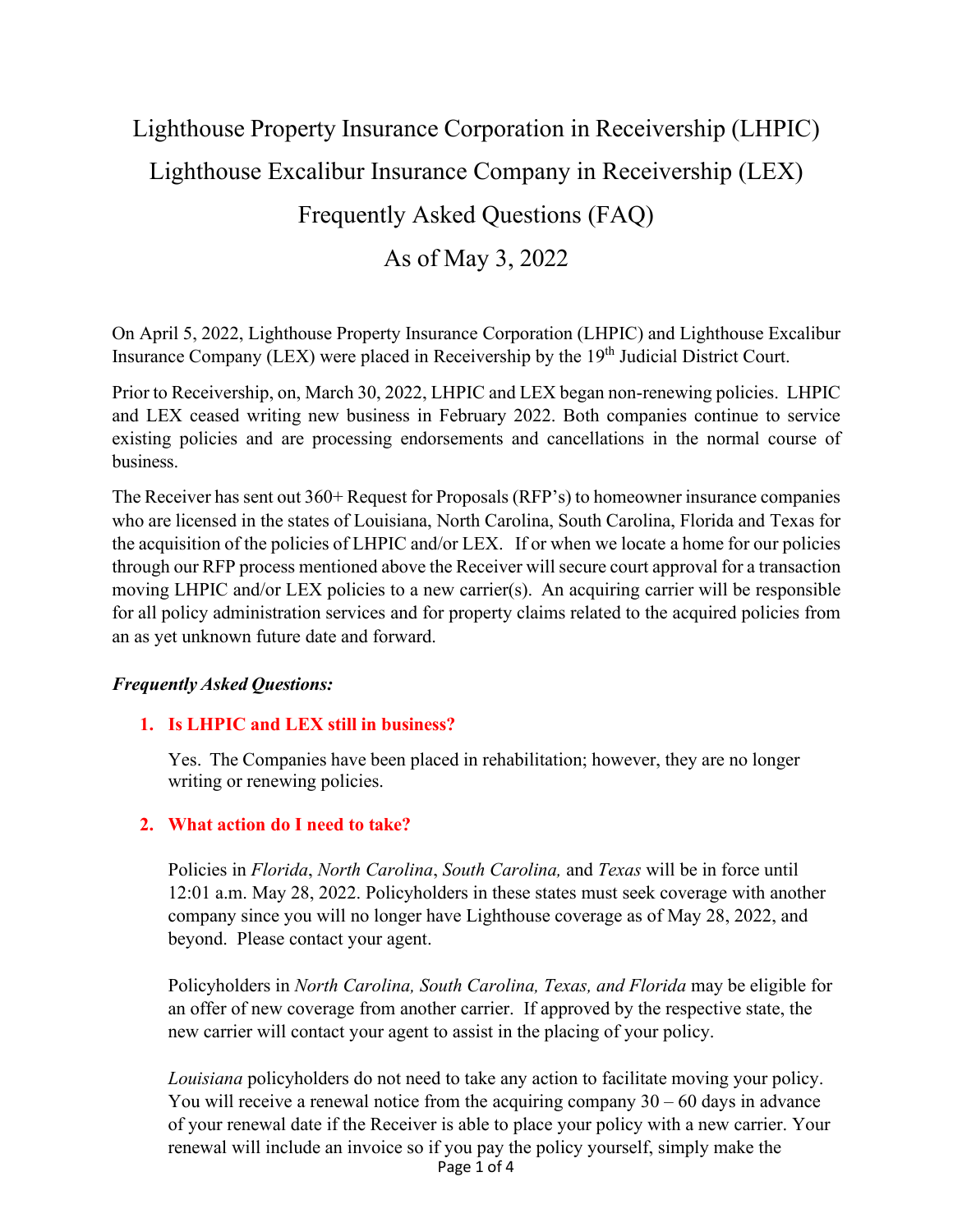payment. If your mortgage company pays your premium for you, then the mortgage company will be notified by the acquiring carrier and the mortgage company will pay the acquiring company directly. The information on where you will send your premium payments will be provided to you once an acquisition is approved.

## **3. What should I do if I have a NEW claim?**

If you have a *Florida, North Carolina, South Carolina*, or *Texas* policy, please contact LHPIC at (888) 544-4885.

If you have a *Louisiana* policy, please contact the Louisiana Insurance Guaranty Association (LIGA) at (225) 277-7151 or via email to LIGA@legionclaims.com.

## **4. Who do I call for problems with my EXISTING claims?**

If you have a *Florida* policy, please contact the Florida Insurance Guaranty Association at  $(800)$  988-1450 or nclaim@agfgroup.org.

If you have a *Louisiana* policy, please contact the Louisiana Insurance Guaranty Association (LIGA)at (225) 277-7151 or via email to LighthouseLIGA@legionclaims.com.

If you have a *North Carolina* policy, please contact the North Carolina Insurance Guaranty Association at (800) 456-5086 or via email to NCIGA@ncrb.org.

If you have a *South Carolina* policy, please contact the South Carolina Property and Casualty Insurance Guaranty Association at (803) 799-1560 or via email to info@scguaranty.com.

If you have a *Texas* policy, please contact the Texas Property and Casualty Insurance Guaranty Association at (800) 856-0298 or via email to info@tpciga.org.

## **5. I received a check from LHPIC/LEX can I cash it?**

YES.

## **6. My claim was adjusted but I have not received my check.**

Please call the appropriate number applicable to your claim in #4 above.

## **7. I do not agree with my adjuster and want someone to look at my claim.**

If you do not agree with the adjusted value of your claim, call the appropriate number in the information provided in #4 above.

## **8. I need to get my claim adjusted. No adjuster has been to my home, or the adjuster did not complete the adjustment of my claim.**

If you need to have your claim adjusted call the appropriate number in the information provided in #4 above.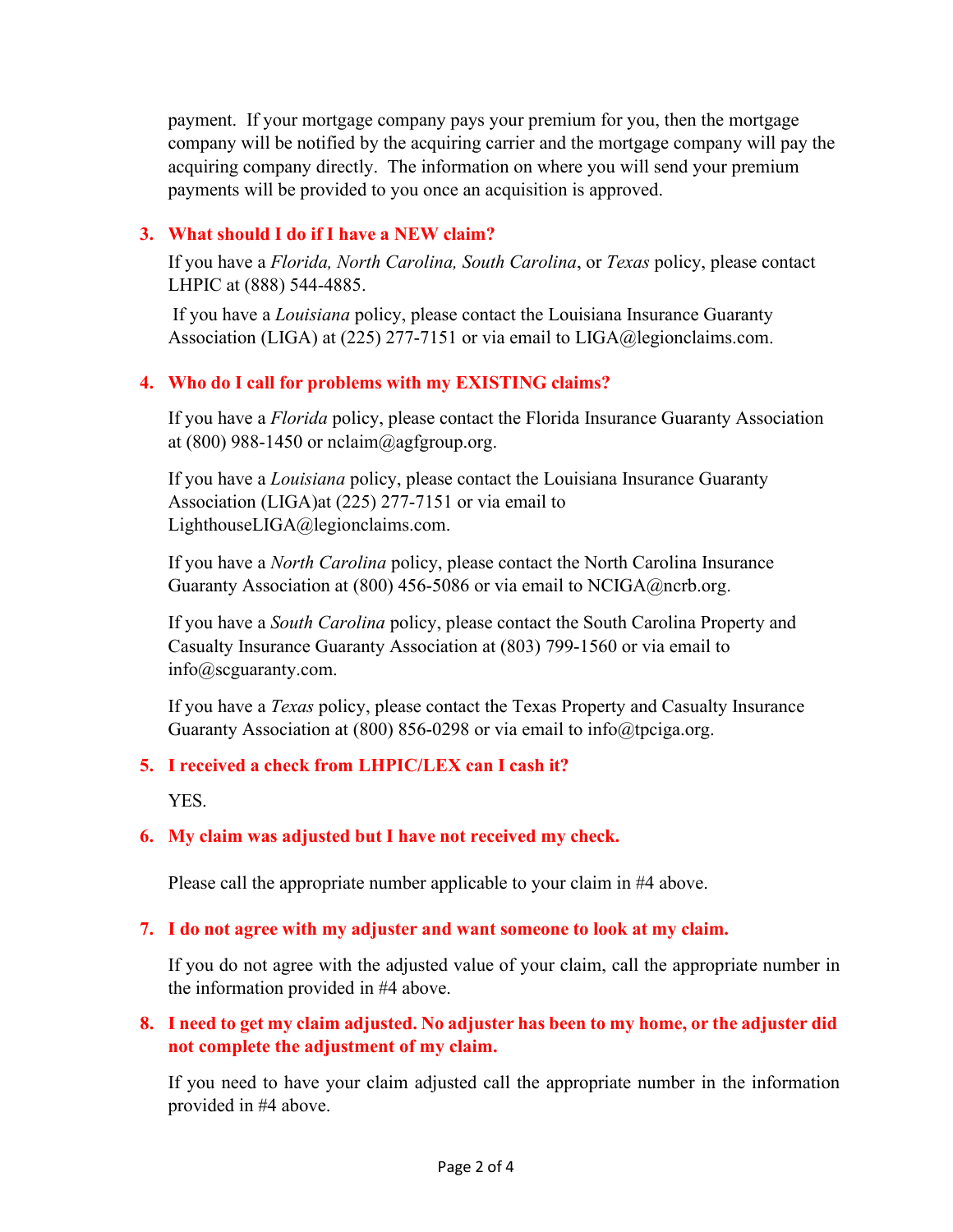#### **9. How long will all this take?**

Regretfully, we are unable to put a definitive time estimate on the process. The Guaranty Association in each state will adjust and make payments on approved claims as soon as possible. Please call the appropriate number in the information provided in #4 above.

#### **10. Who do I contact if I receive a cancellation notice or a non-renewal notice?**

Contact your agent or Customer Service for LHPIC at (888) 544-4885 or LEX at (866) 606-0323 (LA only).

#### **11. Do I have to continue to pay my premiums?**

For your policy to remain in force, you must continue to pay your premium to LHPIC or LEX when due. If you do not pay your premium, your policy will be cancelled for nonpayment.

#### **12. Will I be notified if I must get a new insurance policy?**

Yes. *Florida, North Carolina, South Carolina,* and *Texas* policyholders must seek coverage with another company since they will no longer have Lighthouse coverage as of May 28, 2022, and beyond. Policyholders are encouraged to contact their agent to find replacement coverage.

#### **13. Where should I send my premiums?**

All policyholders should send their premiums in as usual.

## **14. What if my mortgage company pays my policy?**

A copy of your policy will be sent by the acquiring company to your mortgage company.

#### **15. Can I cancel my policy?**

Yes, you may cancel your policy, but you should make sure that you have other insurance coverage prior to doing so.

#### **16. If I cancel my policy, will I get a refund of my premium?**

Yes, you will get a refund of unearned premium that was previously collected.

#### **17. How do I get a copy of my policy or my dec page?**

Contact LHPIC at (888) 544-4885 or LEX (LA) at (866) 606-0323.

## **18. I have a claim against LHPIC/LEX and I am not an agent or a policyholder. What should I do?**

You will receive a Proof of Claim form at the appropriate time.